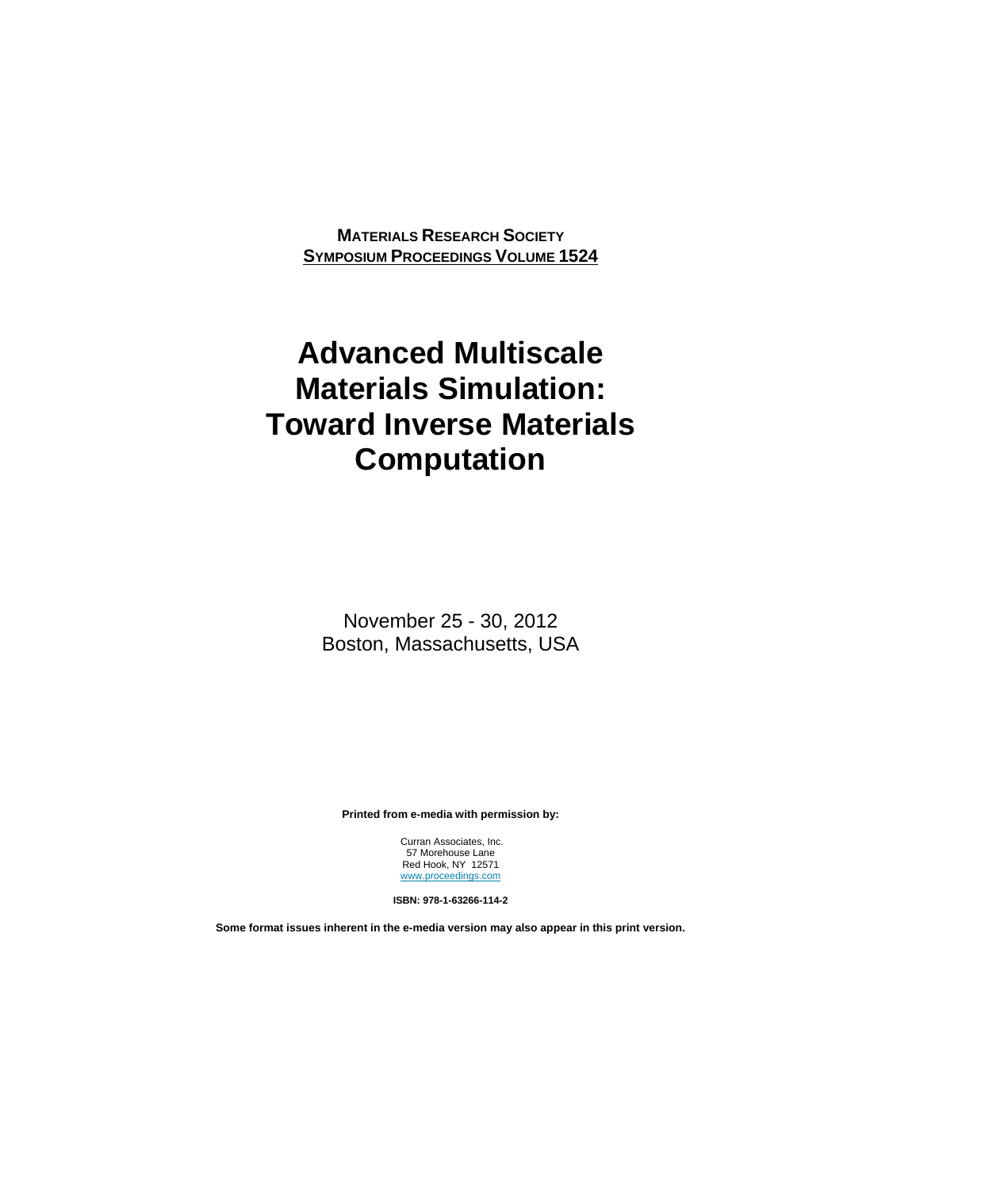©Materials Research Society 2013

This reprint is produced with the permission of the Materials Research Society and Cambridge University Press.

This publication is in copyright, subject to statutory exception and to the provisions of relevant collective licensing agreements. No reproduction of any part may take place without the written permission of Cambridge Uni

Cambridge University Press Cambridge, New York, Melbourne, Madrid, Cape Town, Singapore, São Paulo, Delhi, Tokyo, Mexico City

Cambridge University Press 32 Avenue of the Americas, New York, NY 10013-2473, USA www.cambridge.org

Materials Research Society 506 Keystone Drive, Warrendale, PA 15086 www.mrs.org

### CODEN: MRSPDH

#### ISBN: 978-1-63266-114-2

Cambridge University Press has no responsibility for the persistence or accuracy of URLs for external or third-part Internet Web sites referred to in this publication and does not guarantee that any content on such Web sites is, or will remain, accurate or appropriate.

#### **Additional copies of this publication are available from:**

Curran Associates, Inc. 57 Morehouse Lane Red Hook, NY 12571 USA Phone: 845-758-0400 Fax: 845-758-2634 Email: curran@proceedings.com Web: www.proceedings.com